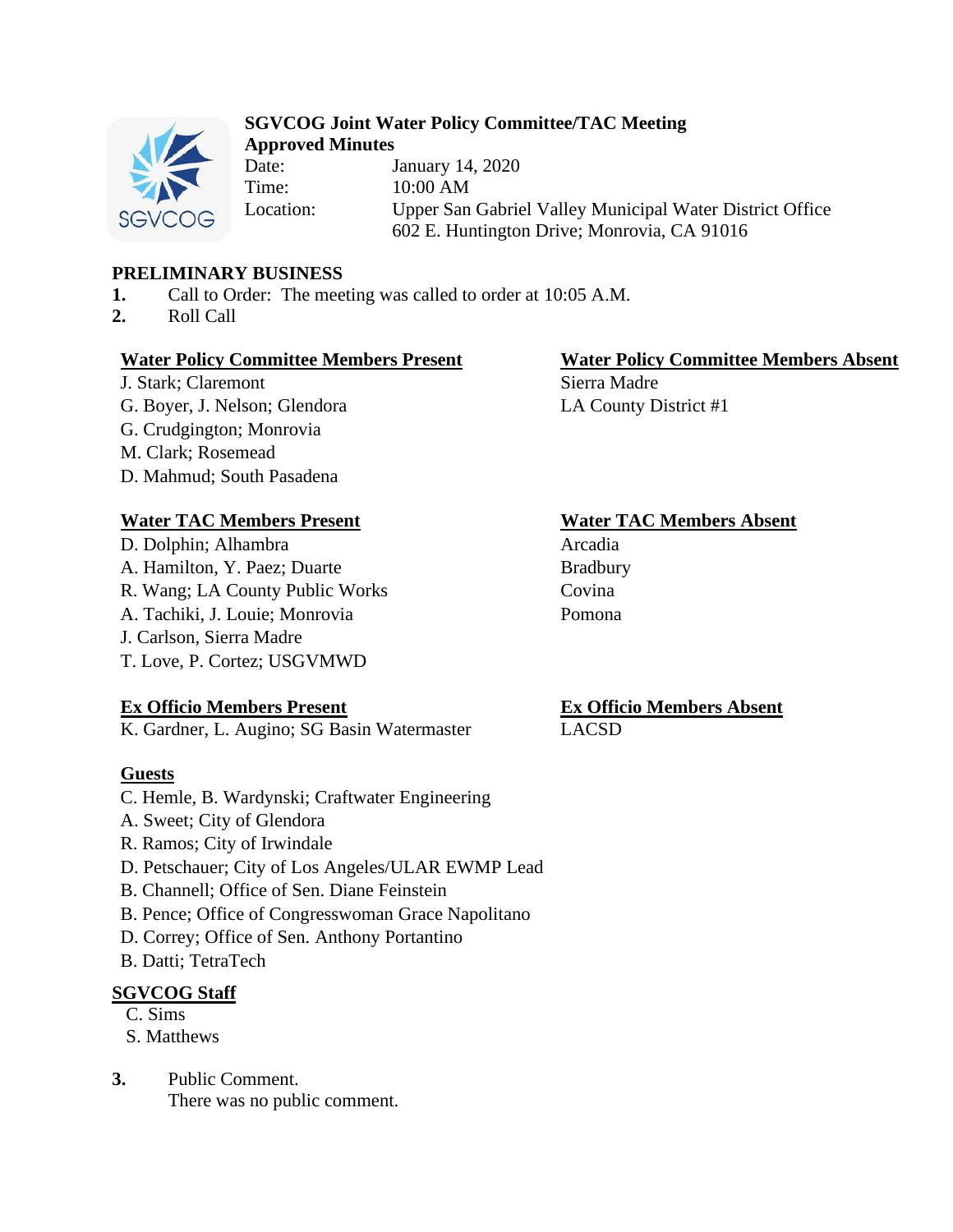**4.** Changes to Agenda Order. Item 7 was moved to follow the Consent Calendar.

### **CONSENT CALENDAR**

**5.** Water Committee/TAC Meeting Minutes **There was a motion to approve the consent calendar. (M/S: J. Carlson/J. Nelson)**

#### **[MOTION PASSED]**

| AYES:           | Claremont; Glendora; Monrovia; Rosemead; South Pasadena; Alhambra; Duarte; |
|-----------------|----------------------------------------------------------------------------|
|                 | Monrovia; Sierra Madre; LA County Public Works; USGVMWD                    |
| <b>NOES:</b>    |                                                                            |
| <b>ABSTAIN:</b> |                                                                            |
| <b>ABSENT:</b>  | Sierra Madre; LA County District 1; Arcadia; Bradbury; Covina; Pomona      |

## **PRESENTATIONS**

**7.** Upper Los Angeles River (ULAR) Watershed Management Group: Pre-Stormwater Investment Plan and Load Reduction Strategy

C. Helmle, President and CEO of Craftwater Engineering, presented on a preSIP scientific study that will support the WASC and the SGVCOG by developing a platform to consolidate intertwined goals and disparate project proposals into a balanced, collaborative, and cost-effective plan. He explained how the study will enable the WASCs to identify, understand, and organize the comprehensive suite of candidate project opportunities and evaluate their benefits in a watershed context to design an efficient, adaptable SIP. There were discussions on the project, and discussions on a project submitted by the City of Los Angeles.

B. Datti, Water Resources Engineer at Tetra Tech, presented on a study to develop an LRS adaptation plan. She explained that the goal of the study is to adapt the LRS to better align implementation actions in order to successfully reduce potential health risks to recreators.

### **ACTION ITEMS**

**6.** Regional Scientific Study to Support Protection of Human Health through Targeted Reduction of Bacteriological Pollution

There was discussion on a proposed study to more thoroughly study fecal indicator bacteria (FIB) in order to determine the specific sources of human health risk and to identify actions to more effectively address these sources. The study was submitted to the Safe Clean Water Call for Projects for funding. There was discussion on how the proposed project would intersect with the ULAR Load Reduction Strategy (LRS) study that was also submitted to the Safe Clean Water Call for Projects. There was also a discussion about the possibility of funding from the County's Safe Clean Water funding allocation. There was also a recommendation that the study be completed in close coordination with the Regional Board. Finally, there was concern expressed about using funding for additional studies, rather than on project implementation.

**There was a motion to recommend the Governing Board support the "Regional Scientific Study to Support Protection of Human Health through Targeted Reduction**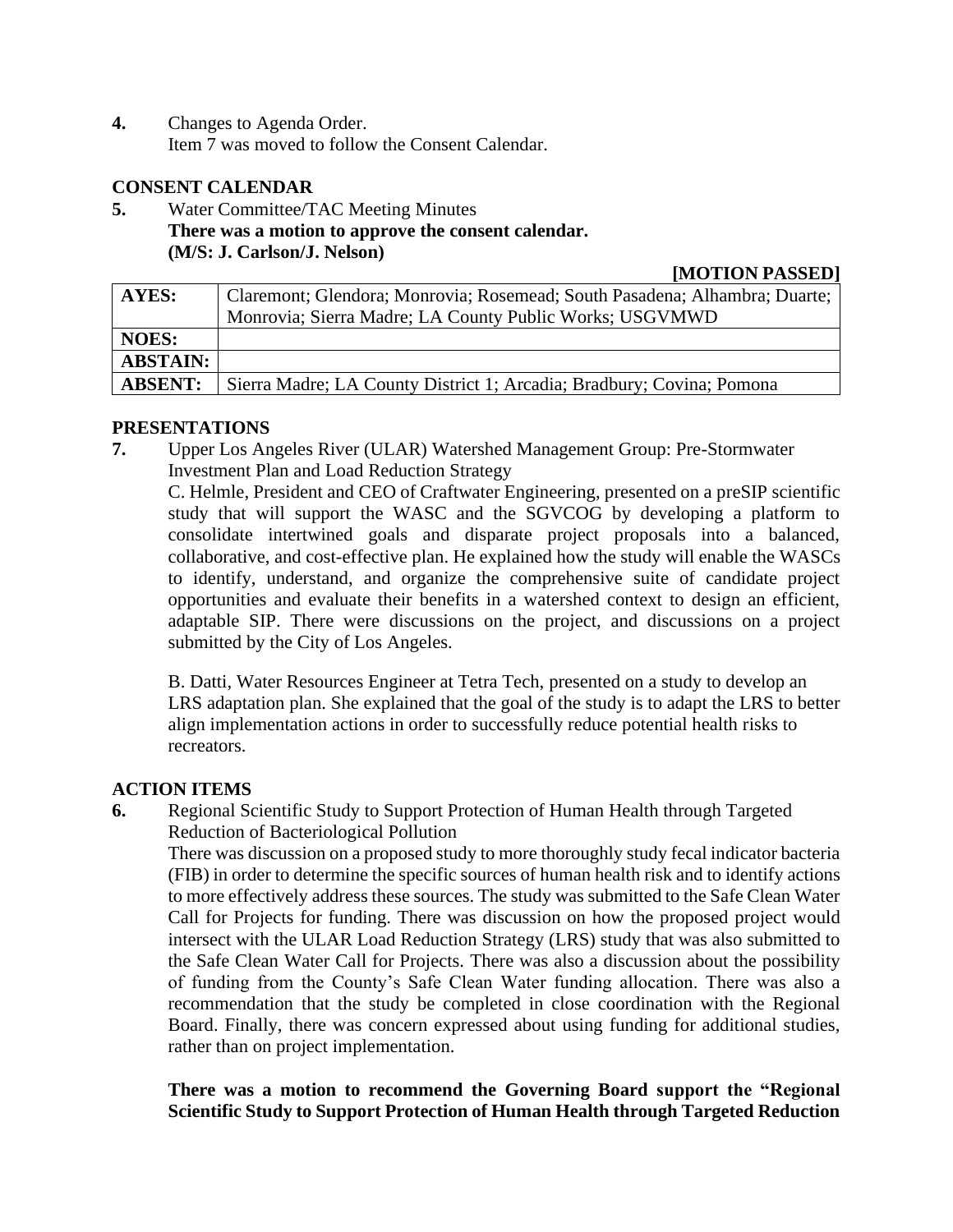**of Bacteriological Pollution," with a reconsideration of the cost allocations as necessary pending support from the various Safe Clean Water Watershed Area Steering Committees (WASCs) and delay of the timeline of the Upper Los Angeles River (ULAR) analysis pending completion of the ULAR Load Reduction Strategy Adaptation to address the LA River Bacteria TMDL, and support the Gateway Management Authority to serve as the contract administrator (M/S: A. Tachiki/T. Love).** 

#### **[MOTION PASSED]**

| AYES:           | Claremont; Glendora; Monrovia; South Pasadena; Alhambra; Duarte; Monrovia; |
|-----------------|----------------------------------------------------------------------------|
|                 | <b>USGVMWD</b>                                                             |
| <b>NOES:</b>    | Rosemead                                                                   |
| <b>ABSTAIN:</b> | Sierra Madre; LA County Public Works                                       |
| <b>ABSENT:</b>  | Sierra Madre; LA County District 1; Arcadia; Bradbury; Covina; Pomona      |

### **DISCUSSION ITEMS**

**8.** Working Proposal of the Regional Phase 1 Municipal Separate Storm Sewer System (MS4) NPDES Permit

A. Tachiki reported on the Permit Workshop that had been held on January 6, 2020. G. Crudgington reported that the Regional Board did not appear to be as concerned about moving quickly. D. Mahmud reported that the non-governmental organizations (NGOs) appeared to be most concerned about metrics and reporting, to be sure that citeis were making progress on the Permit. He reported that the Water TAC would be meeting over the next several weeks in order to develop comments on the working proposal. Those comments would be considered by the Water Policy Committee at its next meeting.

**9.** State Water Resources Control Board Draft Order D. Mahmud provided a brief overview of the State Water Resources Control Board's Draft Order. There was a brief discussion on the implications of the potential Draft Order. The Water TAC would also be discussing comments on the Draft Order for consideration by the Water Committee at its February meeting.

## **UPDATE ITEMS**

**10.** Legislative Updates

Staff provided a brief update on AB 755 (Holden) – the California Tire Fee. The Bill is a two-year bill that must pass out of the Assembly by January 31, 2020, in order to remain active. This bill is not expected to move forward because of the upcoming elections. Committee members reported on an effort being advanced by the California Stormwater Quality Association (CASQA) for the California Department of Toxic Substances to look at the impact of zinc in tires on stormwater quality.

# **11.** Litigation Update

There was no litigation update.

- **12.** Safe Clean Water Updates
	- a. Overall Updates
	- b. Rio Hondo WASC
	- c. Upper Los Angeles River WASC
	- d. Upper San Gabriel River WASC